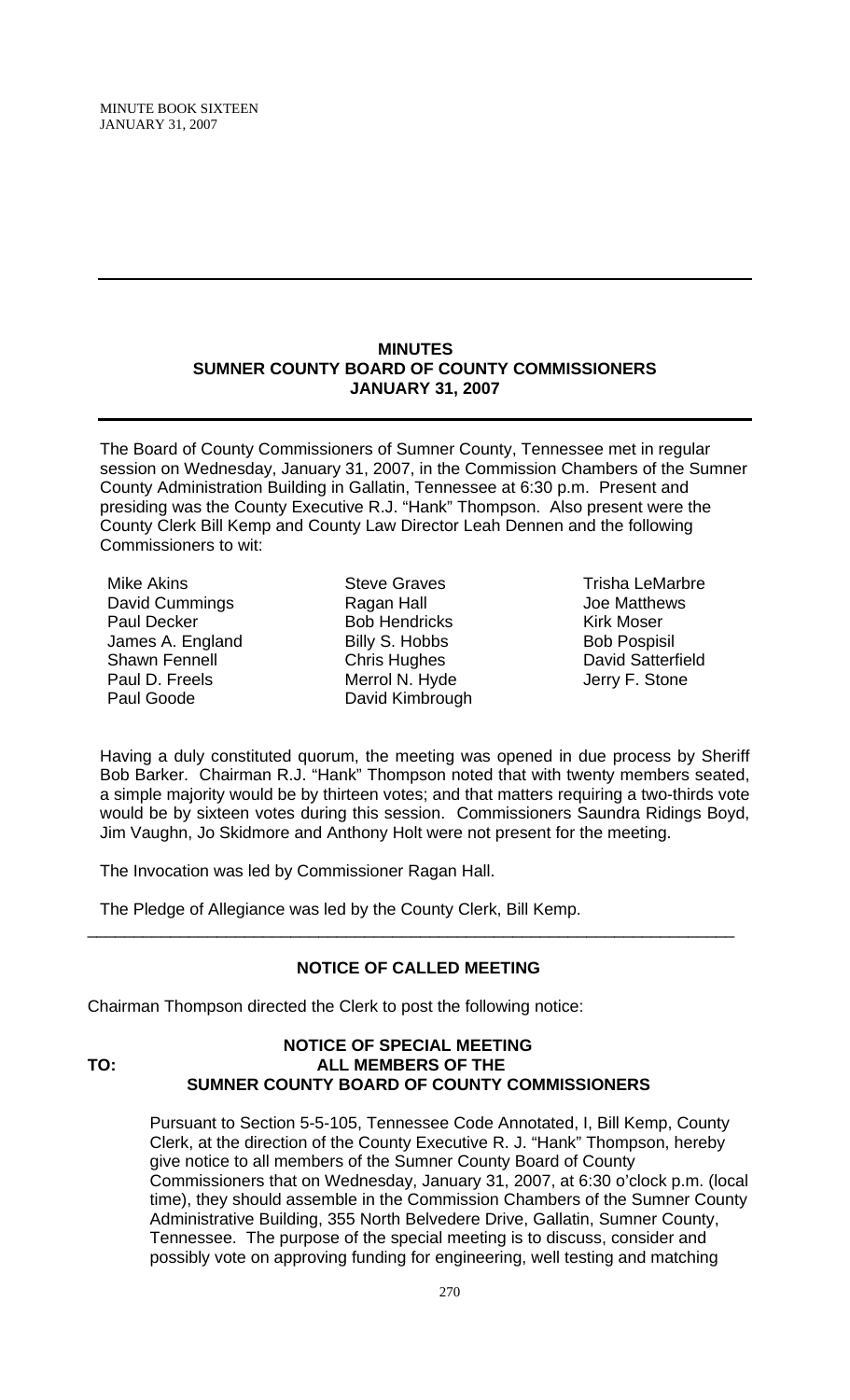funds for a Community Development Block Grant Application regarding water services for portions of northern Sumner County,

THIS NOTICE EXECUTED AND DATED THIS 24<sup>TH</sup> DAY OF JANUARY, 2007.

\_\_\_\_\_\_\_\_\_\_\_\_\_\_\_\_\_\_\_\_\_\_\_\_\_\_\_\_\_\_\_\_\_\_\_\_\_\_\_\_\_\_\_\_\_\_\_\_\_\_\_\_\_\_\_\_\_\_\_\_\_\_\_\_

Respectfully submitted,

Bill Kemp, County Clerk

# **RECOGNITION OF THE PUBLIC**

Chairman Thompson opened the floor to allow the public to speak concerning any matter listed on the call. The following persons spoke regarding the lack of clean, running water in their homes and those of their neighbors in the northern section of the county:

Brenda Mandrell of 1260 Bransford Mandrell Road in Westmoreland

Willie Hayes of Charles Brown Road in Oak Grove

Charles Miller of Oak Grove

Elmer Tosche of 998 Keen Hollow Road in Westmoreland

Michael Eddelson of Westmoreland

Kevin and Tina Pearson of Oak Grove

Dave Perry

Noah Reed of 1170 Keen Hollow Road in Westmoreland

Eva Shachno on Charles Brown Road in Westmoreland

 With no one else wishing to speak, Chairman Thompson declared recognition of the public closed.

## **REPORT OF THE CHAIR**

\_\_\_\_\_\_\_\_\_\_\_\_\_\_\_\_\_\_\_\_\_\_\_\_\_\_\_\_\_\_\_\_\_\_\_\_\_\_\_\_\_\_\_\_\_\_\_\_\_\_\_\_\_\_\_\_\_\_\_\_\_\_\_\_\_\_\_\_\_\_\_

Chairman Thompson recognized Commissioner Moser who reported that the Budget Committee met in special session before the Commission meeting. The committee voted unanimously to approve the following resolution:

### **0701S-02 A RESOLUTION APPROPRIATING UP TO \$5,000.00 FOR WATER TESTING AND ENGINEER FEES ASSOCIATED WITH THE PRE-APPROVAL PROCESS OF THE 2007 COMMUNITY DEVELOPMENT BLOCK GRANT APPLICATION**

**BE IT RESOLVED** by the Sumner County Board of County Commissioners meeting in special session on this the  $31<sup>st</sup>$  of January, 2007, that this body does hereby appropriate up to \$5,000.00 for water testing and engineer fees associated with the pre-approval process of the 2007 CDBG application; and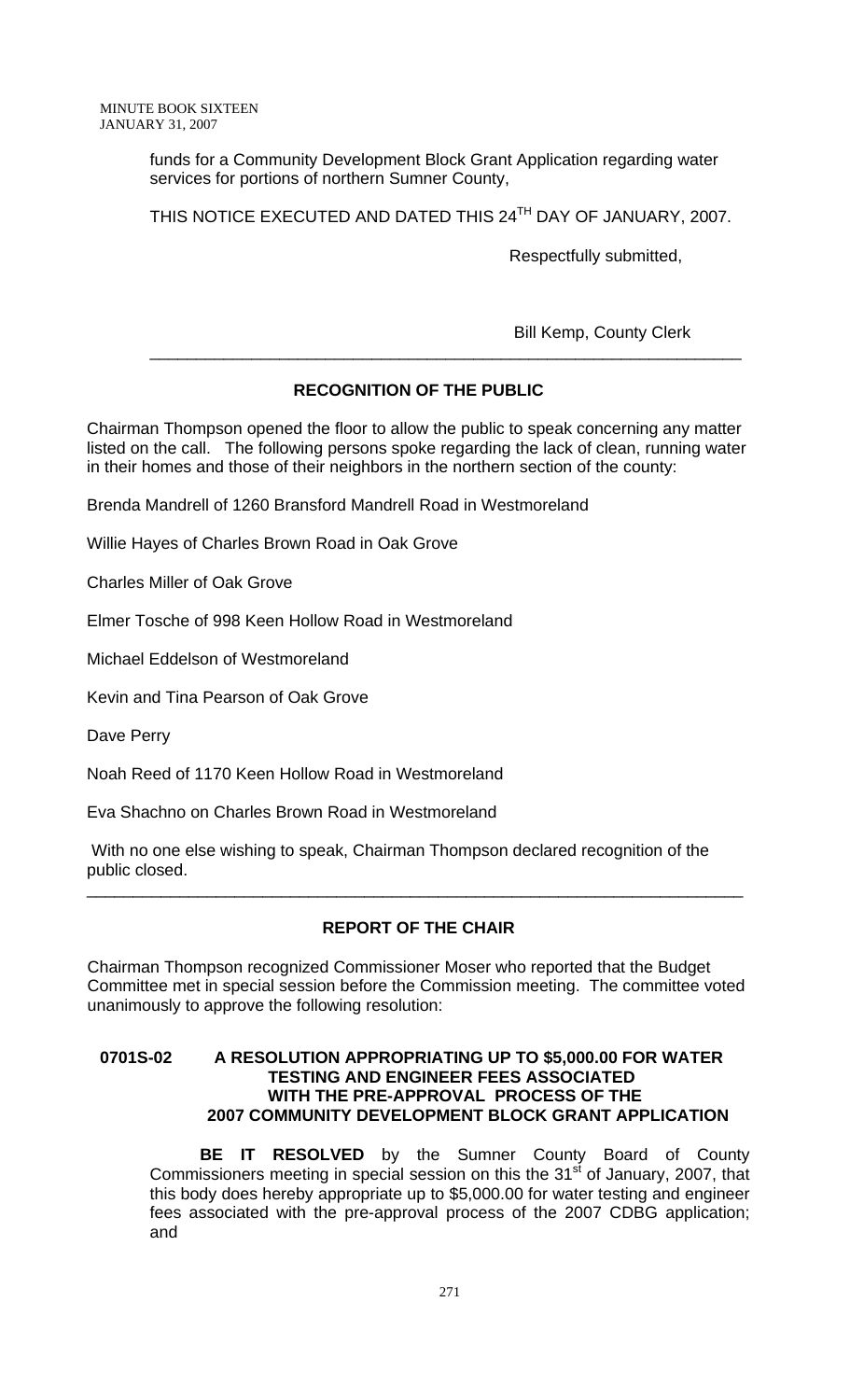#### **BE IT FURTHER RESOLVED** that this appropriation is to be paid from an inter-fund transfer from the County Debt Service Funds.

Commissioner Moser moved, seconded by Commissioner Goode, to approve the resolution. Chairman Thompson reported on the history of the lack of access to public water and local and county governments' plans to remedy the problem. He said that meetings are ongoing with the utility districts, citizens and mayors from the municipalities of Westmoreland and Portland.

Chairman Thompson recognized David Pigna, Sumner County Director of Communications and Internet Technology, who reported the state requires that 75 percent of the homes in the area in question be tested for water quality. He said the City of Portland would conduct the tests at a reduced cost.

Commissioner Fennell reported that the he, and Commissioners Akins and Graves had gone door-to-door filling out applications for water grants. He felt there would be 100 percent participation in the Keen Hollow area.

Commissioner Graves, who is a member of the Castalian Springs Utility District, pledged that the district would pay for the engineering costs associated with the roads. He stated that the utility district would need financial help to install water lines. The owners would be required to pay the tap fee of \$3,000.00.

The electronic vote on Resolution 0701S-01 was recorded in the following manner:

| 0701S-02    | Yes - 20 |                  | $No - 0$ |               | $Abs - 0$ |              | 7:24:47 PM |  |
|-------------|----------|------------------|----------|---------------|-----------|--------------|------------|--|
| Satterfield |          | Decker           | v        | Stone         |           |              |            |  |
| Graves      |          | Moser            | Y        | Freels        |           |              |            |  |
| Hall        | v        | LeMarbre         | Y        | Goode         |           |              |            |  |
| Cummings    | v        | <b>Hendricks</b> | Y        | Kimbrough     |           |              |            |  |
| Fennell     |          | England          | Y        | <b>Hughes</b> |           | Pospisil     | Υ          |  |
| Akins       | ∨        | <b>Matthews</b>  | Y        | Hyde          |           | <b>Hobbs</b> | ٧          |  |
|             |          |                  |          |               |           |              |            |  |

Chairman Thompson declared the resolution approved on the first and final reading.

\_\_\_\_\_\_\_\_\_\_\_\_\_\_\_\_\_\_\_\_\_\_\_\_\_\_\_\_\_\_\_\_\_\_\_\_\_\_\_\_\_\_\_\_\_\_\_\_\_\_\_\_\_\_\_\_\_\_\_\_\_\_\_\_\_\_\_\_\_\_\_

Commissioner Moser introduced the following resolution and moved for approval. Commissioner Graves seconded the motion.

### **0701S-01 A RESOLUTION SUPPORTING FISCAL YEAR 2007 COMMUNITY DEVELOPMENT BLOCK GRANT APPLICATION**

**WHEREAS**, funds are available through the State of Tennessee, Small Cities Community Development Block Grant (CDBG) Program; and

**WHEREAS**, Sumner County wishes to extend water lines to the county residents; and

**WHEREAS,** Sumner County may apply for CDBG funds in the amount of \$500,000.00 and shall provide local matching funds not to exceed \$219,255.00 from Sumner County to be paid from the County Debt Service Funds.

**NOW, THEREFORE, BE IT RESOLVED** by the Sumner County Board of County Commissioners meeting in special session on this the  $31<sup>st</sup>$  of January, 2007, that this body does hereby support the application for CDBG funds to extend water lines to county residents; and